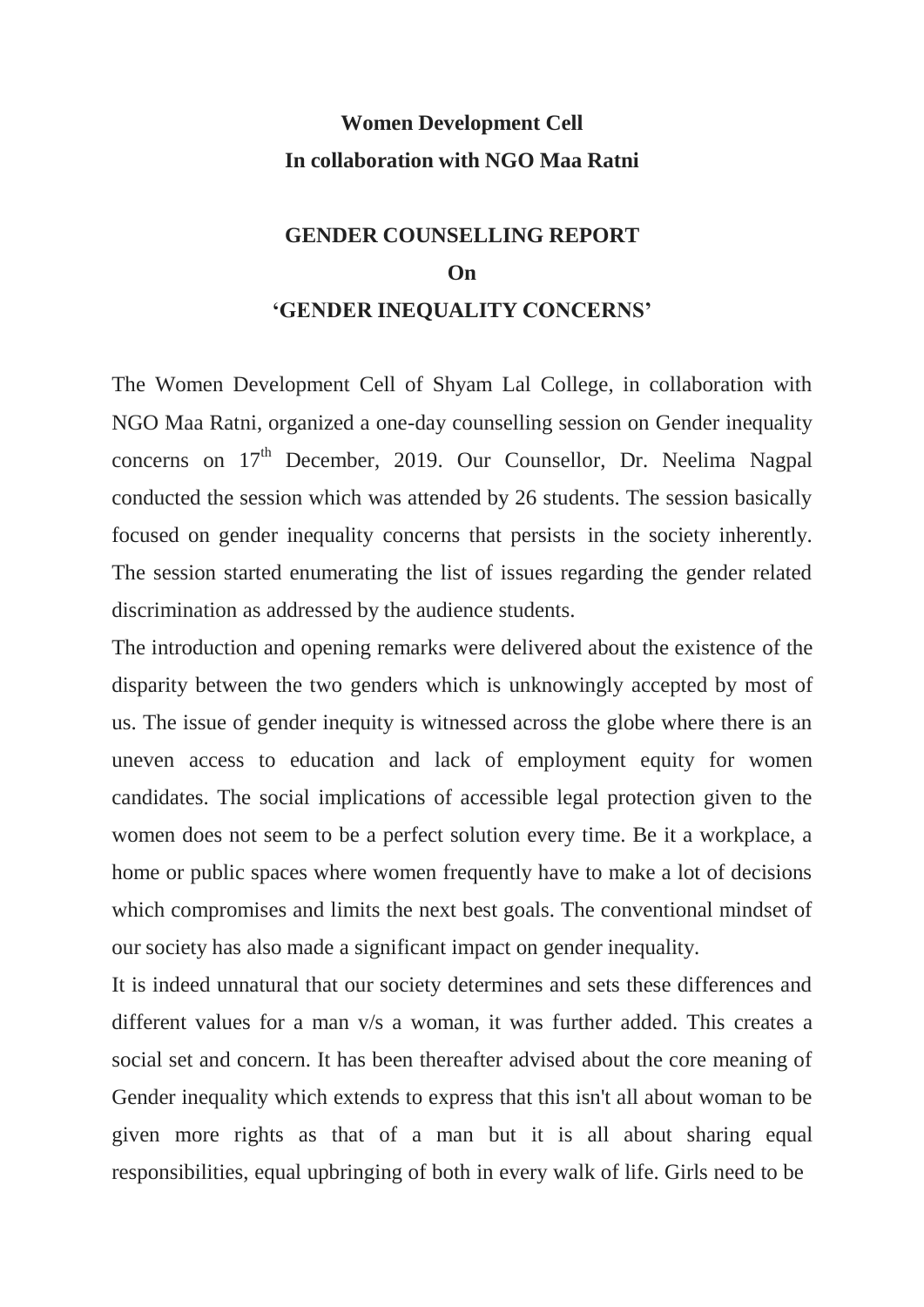taught to be financially independent and boys need to be imparted that household chores need to learnt for basic survival. This ideology of working on equal foot in all spheres of life needs to be seen right from the childhood.

As Men are taught to be strong and are expected not to demonstrate their emotions and tears in public whereas women are expected to be more inclined towards household onus. These mindsets should be changed the day when genders will be accepted the way they are and the day our society will stop linking career choices with the gender. As and when equal opportunities will be provided to women in regards to education/merit and parents have to support their children and providing equal opportunities to both the genders overlooking all sorts of stereotypes would be the *day of revolution*. Besides, it has also been addressed that we should spread awareness and always step ahead towards these issues right from the beginning with our homes from where actually this biasness takes place. It is primarily to endorse the fact that "offering gender equality is a human right".

At last he added this will make each one really strong emotionally as well as psychologically by giving the feeling of being capable in every field specially to the youth of the nation. The whole session was enlightening. All the Students and faculty members found it interesting as well as motivating. The applause at the conclusion of the discourse ensured that these notions are well-noted by the keen participants.